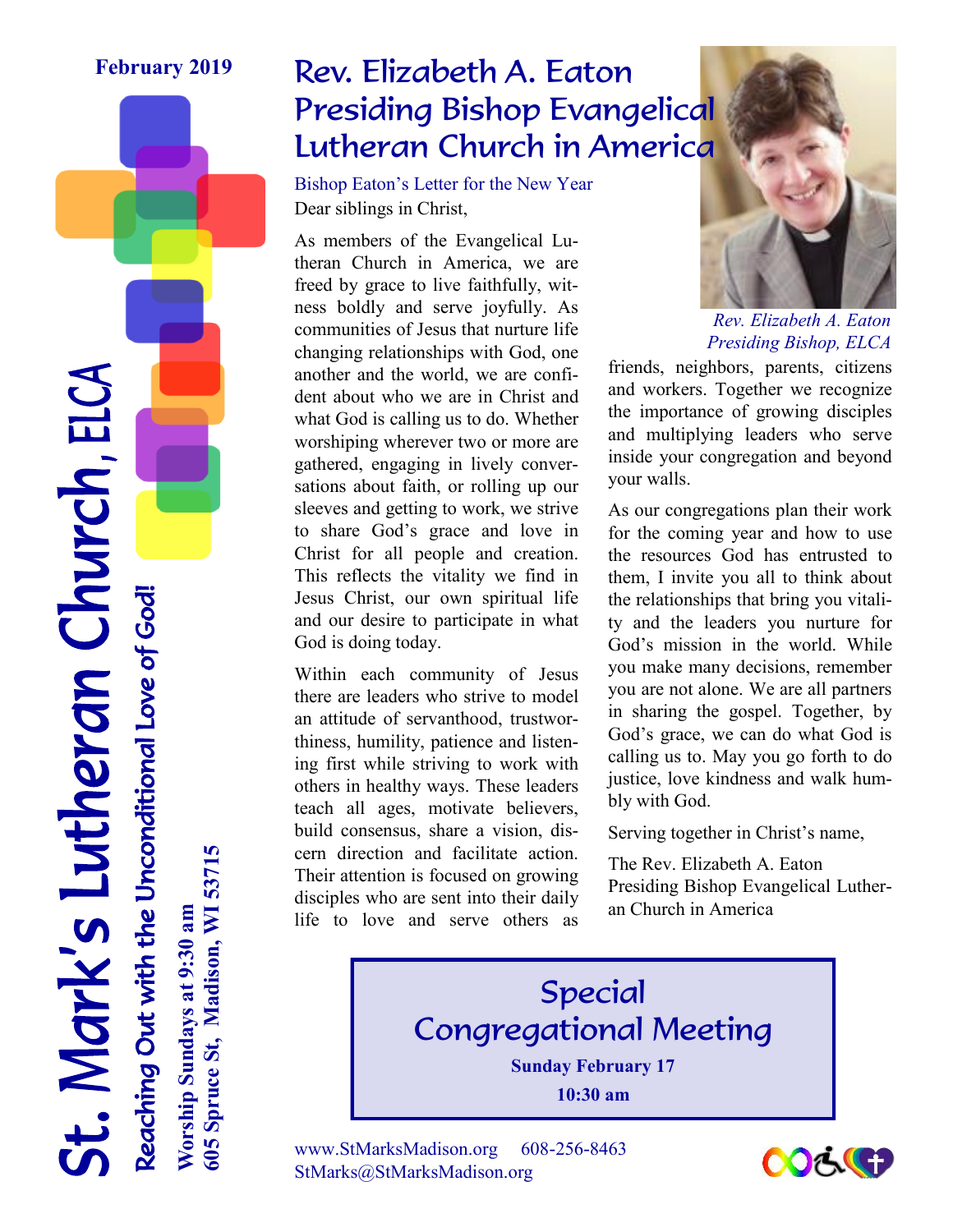# Special Congregational Meeting

### **Sunday February 17, at 10:30 am**

A Special Congregational Meeting is scheduled for Sunday, February 17 at 10:30 am following worship at St. Mark's Lutheran Church.

Deacon Vicki Hanrahan, Assistant to the Bishop, South-Central Synod of Wisconsin, ELCA will attend as the synod's representative.

The agenda for the meeting includes:

- Vote on the Revised St. Mark's Lutheran Church 2019 Budget to reflect the addition of an ELCA Grant (see below)
- Vote on the recommendation to extend a Call to Rev. Lisa Nelson to a 1/3 time position of pastor at St. Mark's Lutheran Church.

Please be sure to read Rev. Lisa's introduction on page 3 of this newsletter. Rev. Nelson will be preaching and presiding this Sunday, February 10 at 9:30 am worship. This is a great opportunity for you to meet her and hear her preach.

### St. Mark's Lutheran Church 2019 Revised Budget

### **To Be Considered at the February 17, 2019 Special Congregational Meeting**

| <b>Financial Category</b>           | 2018 Actuals | 2019 Budget | \$ Change |
|-------------------------------------|--------------|-------------|-----------|
| <b>Funding</b>                      | 77,583       | 90,420      | 12,837    |
| <b>Giving</b>                       | 51,406       | 54,800      | 3,394     |
| General Grant (Not Received, yet)   | 0            | 12,000      | 12,000    |
| <b>Food Ministry Donations</b>      | 13,677       | 13,000      | (677)     |
| <b>Budgeted Rental Income</b>       | 11,975       | 10,620      | (1, 355)  |
| Unbudgetted Rental Income           | 525          | o           | (525)     |
| <b>Expenses</b>                     | (83, 441)    | (85, 793)   | (2, 352)  |
| <b>MIF Mortgage</b>                 | (16,000)     | (24,000)    | (8,000)   |
| <b>Pastor Payroll</b>               | (16, 188)    | (26,003)    | (9,815)   |
| <b>Other Staff Payroll</b>          | (15, 975)    | (11,790)    | 4,185     |
| <b>Utilities</b>                    | (13,908)     | (14,000)    | (92)      |
| <b>Building Regular Maintenance</b> | (7,012)      | (7,000)     | 12        |
| <b>Unplanned Building Repairs</b>   | (9,296)      | (200)       | 9,096     |
| Insurance                           | (3, 150)     | (1,800)     | 1,350     |
| Misc/Office Services/Food           | (1, 913)     | (1,000)     | 913       |
| <b>Resulting Balance</b>            | (5,858)      | 4,627       | 10,485    |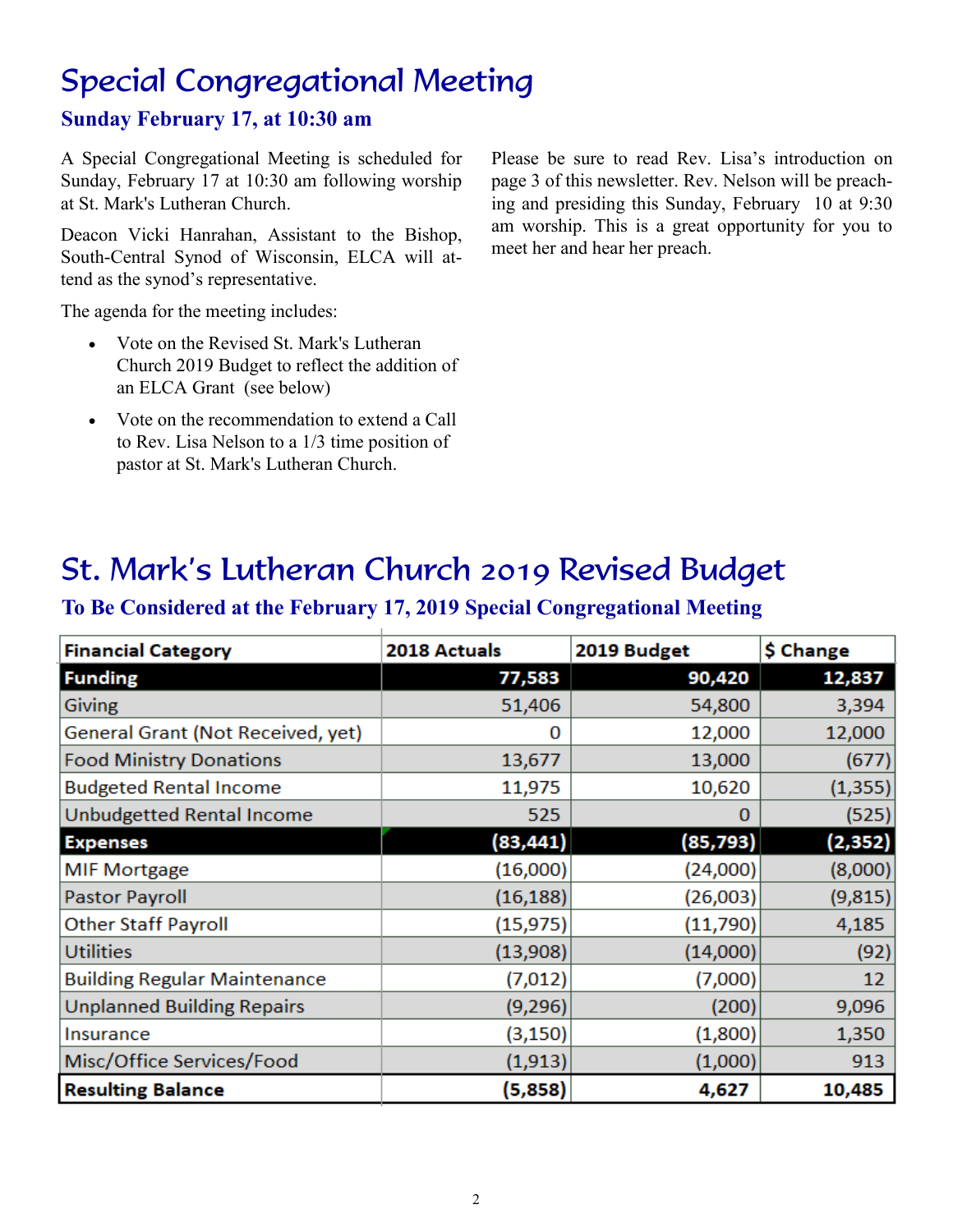## My Story: Pastor Lisa Nelson

My story began 52 years ago in Los Angeles California. My parents were graduate students at UCLA, studying sociology. My brother was born 3 years later, and we were raised in Fresno, CA, where my parents taught at Fresno State. My dad still lives in Fresno, and my mom did until her death in January 2017. My brother and his family live in McFarland, WI. What a strange and wonderful coincidence that is.

I went straight from being an English and French major at Fresno State to studying theology at Luther Seminary in St Paul MN. After I graduated from Luther, I was ordained on October 31, 1993. My first call was to Wiota, WI—in the southwest corner of the state between Darlington and Monroe. I was the only pastor in a town of a hundred with a congregation of over 400 baptized members. It was a great place to learn the ministry.

In January of 1998, I moved to Madison to serve as Pastor of Missions and Family Ministry at Bethel Lutheran. I also got married in September of that year to Robb Kosky, who now serves as pastor of St. Paul's in Waterloo, WI. I left Bethel after our twins were born in 2001. Matthew and Nathan are now seniors in high school and will be 18 in April.

The twins kept me busy, but I did continue to teach Lay School of Ministry and pulpit supply all over the synod. In 2005, our third son, Seth, was born. At that time, I was working as the part time Assistant to the Bishop for Youth and Family Ministry. Then, in April of 2008, I became the part time pastor of Faith Lutheran in Columbus, working along side their full time pastor.

In addition to our three boys, we also have 2 cats (Rahab and Bathsheba) and a dog (Gandalf). We live in Sun Prairie in a little blue house in an older neighborhood. We just bought a canoe and hope to take it



*Pastor Lisa Nelson* 

out when the weather warms up—if that ever happens. My husband and I also love to read, so you'll probably find us reading books in our canoe on a quiet lake.

St Mark's has a history of service and justice and does great food ministry. You are a wonderful group of people, who are primed to answer God's call to meet your neighbors with God's unconditional love and acceptance. I believe God is calling the Church to engage the people around us without expectations or agenda. The Holy Spirit is alive and well at St Mark's and calling this congregation to new and exciting things. I hope to be a part of this.

> *Pastor Nelson is being considered for Call at St. Mark's Lutheran Church.*